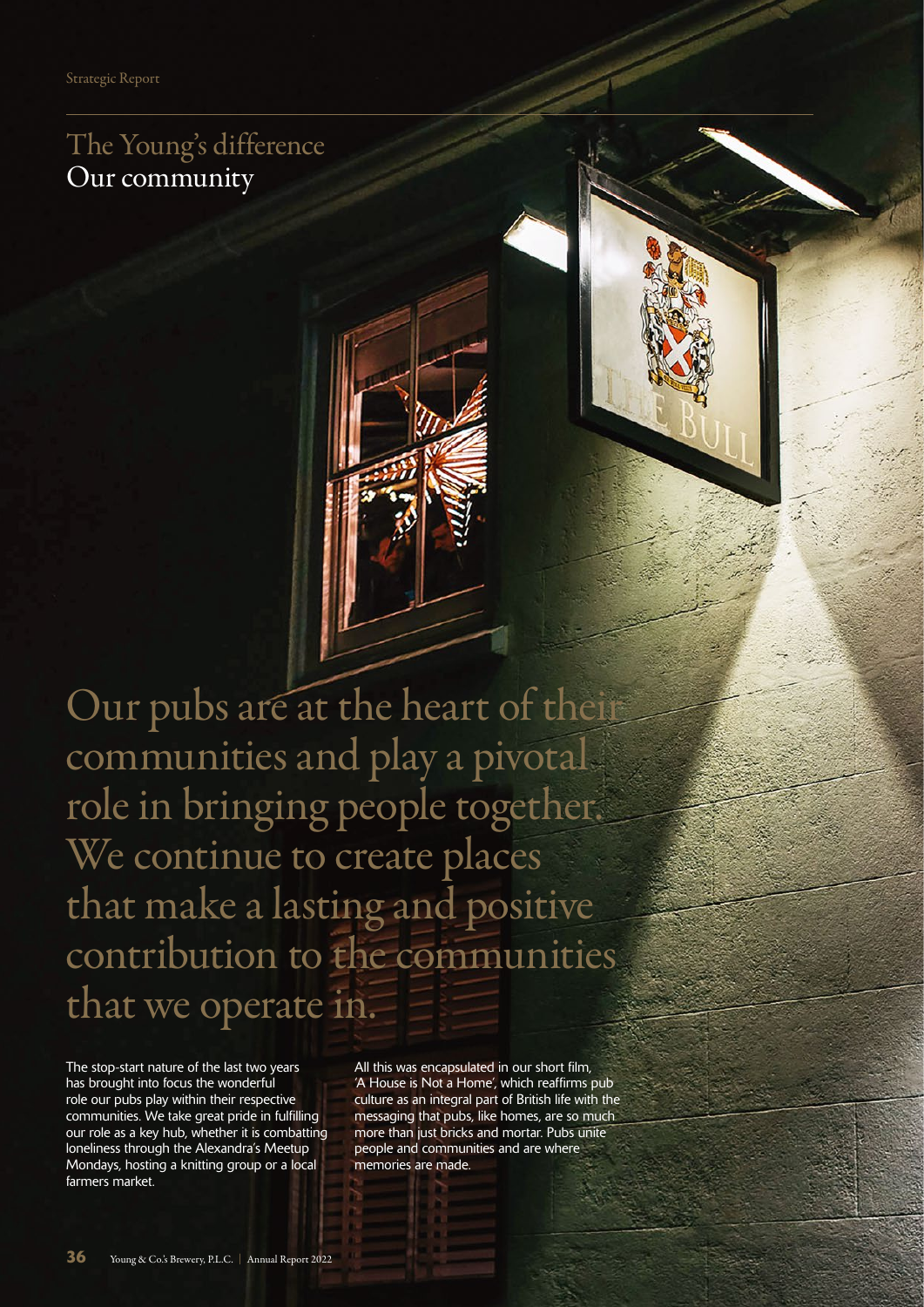Rather than adopting a central or divisional approach during the period, our head office and pub teams staged a range of events to support both local and national charities which included: Fish Neighbourhood Care, Only a Pavement Away, Battersea Dogs and Cats Home, Noah's Ark Children's Hospice and The Royal Marsden Hospital.

The desire to give back to our communities is an integral part of our identity. We will continue to encourage our pubs to support local causes, but we will also consider what central and divisional approaches we can adopt in partnership with charities that work closely with the hospitality industry.

We are also using our flexible recruitment platform, The Ram Agency, to help Ukrainian refugees who are looking for flexible working arrangements. We have recruited an English speaking Ukrainian, whose role is to reach out to Ukrainian refugees and offer them opportunities either within The Ram Agency or directly with pubs who are recruiting. The company has also registered its interest through UKHospitality in the Ukrainian Humanitarian Support Scheme. Many of our pubs have staged fundraising events and collected food and clothing to be transported to Ukraine.



#### Battersea Dogs & Cats Home

The Bear, Oxshott organises an annual dog walk which brings the local community together. At least 60 people attended this year's walk which raised over £1,000 for the charity.



#### Only A Pavement Away

This charity acts as a conduit between forward-thinking hospitality companies and charities which work with people facing homelessness, prison leavers and veterans. It helps them find jobs within the hospitality industry. We were one of 20 hospitality companies who participated in a charity football tournament which raised over £4,000 for the charities.



#### Noah's Ark Children's Hospice

A number of our pubs in North London organised charity events, including a beer barrel roll, a skydive and during the period a charity row along a section of the River Thames, to support this local children's hospice. In all, these activities have raised just under £30,000, which is the equivalent of the annual salary of a hospice nurse.



#### Dallaglio Rugby Works

The Alma, Wandsworth hosted a rugby huddle to raise money for this charity which mentors young people to help them re-assess their lives, focus on developing key life skills and ultimately be equipped to get into sustained education, employment and training. The event raised over £8,000 for the charity.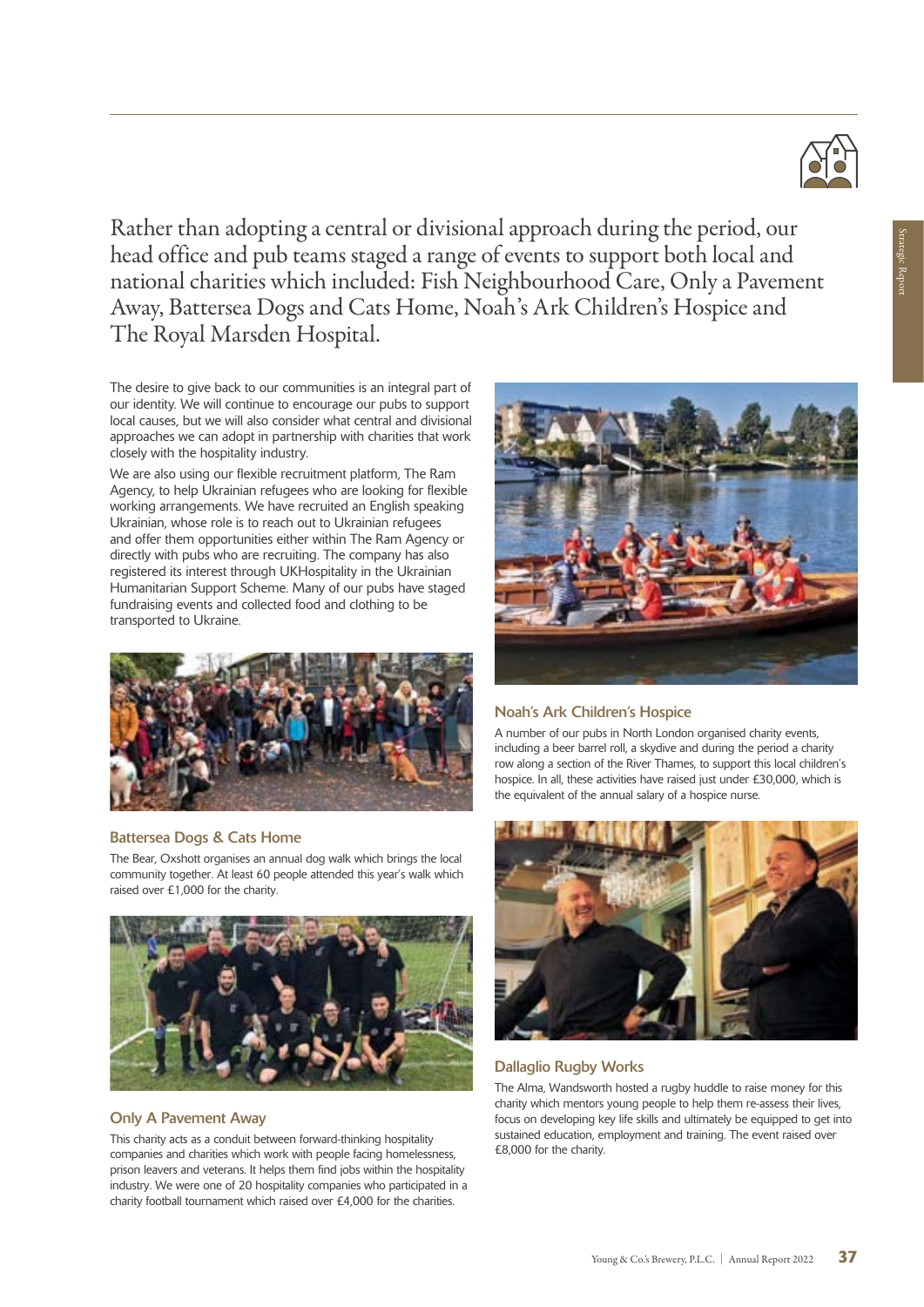## Our community continued

# 90%

Of our ingredients are sourced from the UK



#### Reduction in number of weekly deliveries

(From 5,601 to 783)

#### **Customers**

Looking after our customers is central to everything we do. Our pubs are highly valued and are integral to the communities in which they operate. We provide a relaxed and safe environment where friends and families can spend time together.

Our focus on responsibly sourced, seasonal and local British produce lends itself to nutrient dense food that tastes delicious. As customer tastes and eating habits and styles have evolved, we have enthusiastically adopted more plant-based options on our menus, throughout our estate. This is embodied by our Burger Shack menu which is 50% plant based and includes the 'Classic Plant' burger patty, and vegan 'CHKN katsu' fillet. Every pub must include at least one vegan and one vegetarian dish on their menus and many offer a number of dishes. Our newly opened Food Development Learning Centre at Copper House provides the right environment for our chefs to experiment and innovate using seasonal ingredients to create new dishes for evolving customer tastes.

#### Our suppliers

Despite our proud origins in the London Borough of Wandsworth, our geographical reach has grown, and with it our enthusiasm for local food and drink suppliers that celebrate the best of British wherever our pubs reside. Where appropriate, we fully encourage our pubs to explore their individuality and support local businesses, from nearby breweries and distilleries. We are proud to have always done our best to ensure suppliers received payments in a timely manner for the wonderful produce they provide.

#### The Young's difference Partnering with our suppliers

In January we partnered with Pernod Ricard UK, who pledged a 50p charitable donation for every Plymouth Gin and Tonic served across our pubs in Spring 2022, highlighting the sustainability credentials of Plymouth and raising £20,000 for the Ocean Conservation Trust to continue their work protecting our oceans.



We will continue to work with our suppliers to develop joint initiatives and provide positive social and environmental messages to share with our customers and wider stakeholders. These initiatives range from commitments to use electric and/or hydrogen vehicles in urban operating areas, reducing packaging waste and implementing paperless deliveries.

### The Young's difference Why plant?

As the festive period of indulgence ends, January can bring a more mindful approach to eating and drinking. During "dry January/ Veganuary" our focus shifted to 'Why plant?' complemented by an interesting non-alcoholic range of cocktails, beers and adult soft drinks. Strengthening the focus through Burger Shack to raise the profile of the company's vegan offer, January saw our first ever collaboration with celebrity chef, BBC's Dirty Vegan, Matt Pritchard, to launch the Pritchard Dirty Vegan monthly special burger across all Burger Shacks.



We continue to support Drinkaware, whose campaign promotes responsible drinking. All front of house team members are trained on our responsibilities, which are covered within our 'Award for Licensed Premises Staff' training module.

Today more than ever, our customers expect an interesting soft drink range when visiting our pubs. We have put a lot of thought and care into our premium soft drink offering and our range includes a selection of delicious low sugar, nonalcoholic drinks, to suit all needs. A number of which are must stock items in our pubs under our 'soft drink, no and low stocking policy'.

Allergy notices are included on all our menus inviting customers to discuss their needs with us, and from early April 2022 calorie information was also included.